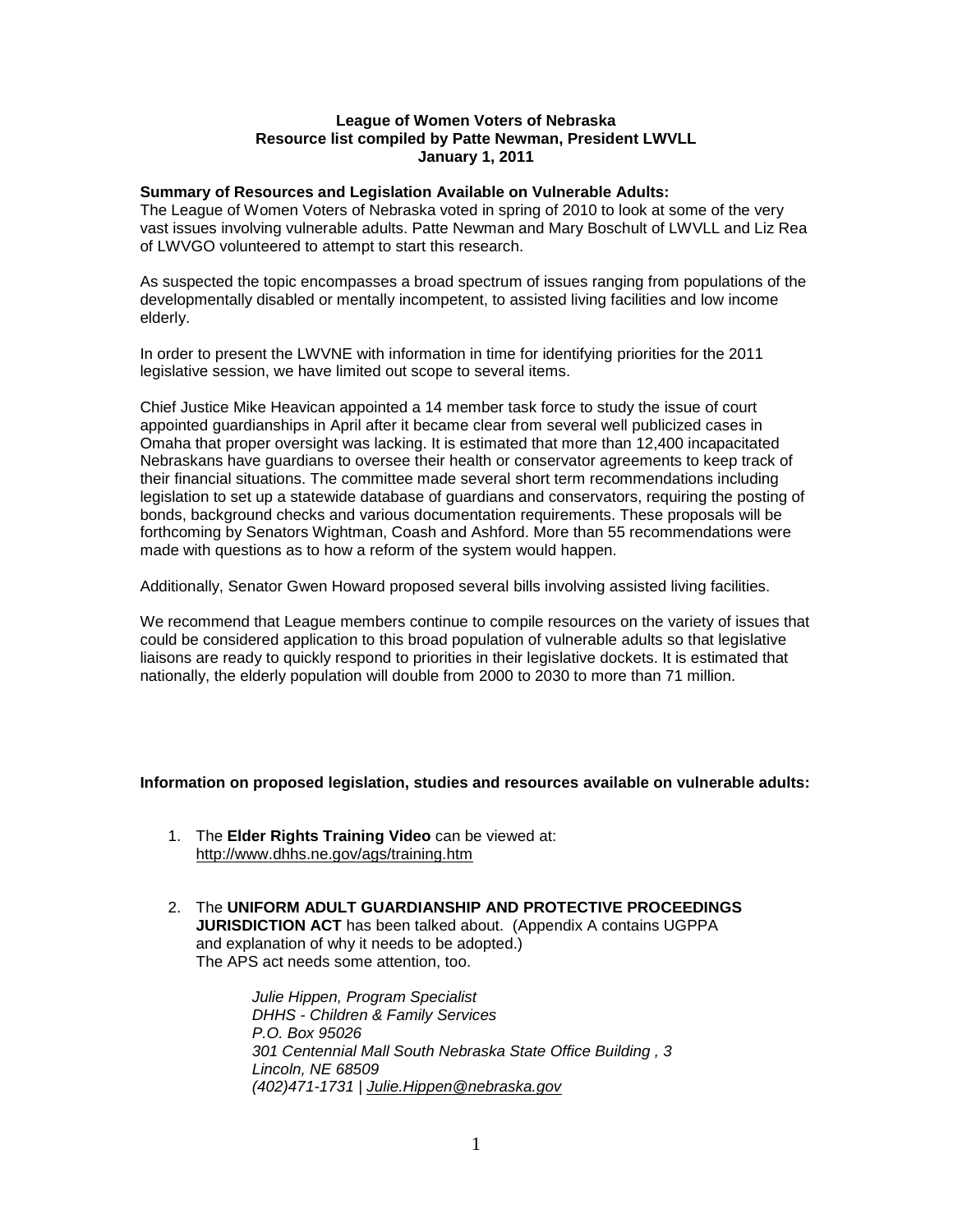## **3. Final Report of the Joint Committee on guardianships and conservatorships October 1, 2010**

Go to the Supreme Court website: supremecourt.ne.gov On right side of the page on Quick Links. Click on Reports and Publications Scroll down to Reports and Special Projects The Guardian Conservator Committee report is the second on the list.

For more information on how we intend to implement these recommendations, call Debora Brownyard (471 2766) on my staff. She and staff from Senators Wightman, Coash and Ashford's offices provided the staff support to this group.

*Janice Walker, State Court Administrator, Lincoln NE 68509, 402-471-3730*

#### **4. Legislation Previously proposed (from Mark Intermill, AARP)**

#### a. **LB 902 would establish a consumer disclosure process for assisted living facilities**.

The Department of Health and Human Services would create a standardized format for collecting information about assisted living facilities that would be useful to consumers as they decide if they want to move into assisted living or which facility is most likely to meet their needs.

Information about the services provided by the assisted living facility, the charges for those services, the facility's participation in Medicaid, the circumstances that would lead to discharge from a facility and the process for developing and updating a resident services agreement.

Why: Consumer expectations about assisted living don't always match up with assisted living facility's capacity to meet those needs.

A 2008 survey of 967 AARP members in Nebraska that was conducted in July and August of 2008 sought information from respondents about where they would like to live under four care scenarios.

In one scenario, the following question was posed. "If you had a medical condition that required regular monitoring or treatment by a nurse, where would you most want to live? The most frequent response was "in my home with paid services to help me". Forty-one percent of respondents selected that option. The second most frequent response, with 35% of respondents was assisted living.

Nebraska statutes effectively prevent nurses employed by an assisted living facility from engaging in the full scope of nursing practice. There are consumer expectations for assisted living facilities that the facilities may not be able to meet.

It is important that a consumer understand what they can expect from an assisted living facility and what will be expected of them by the facility.

Eight states have developed a consumer disclosure process; Maryland, Minnesota, New Hampshire, Ohio, Oregon, Texas, Vermont and Washington.

Texas has had a successful consumer disclosure process in effect for about ten years. The program was profiled in a Government Accounting Office report entitled "Assisted Living: Examples of State Efforts to Improve Consumer Protections".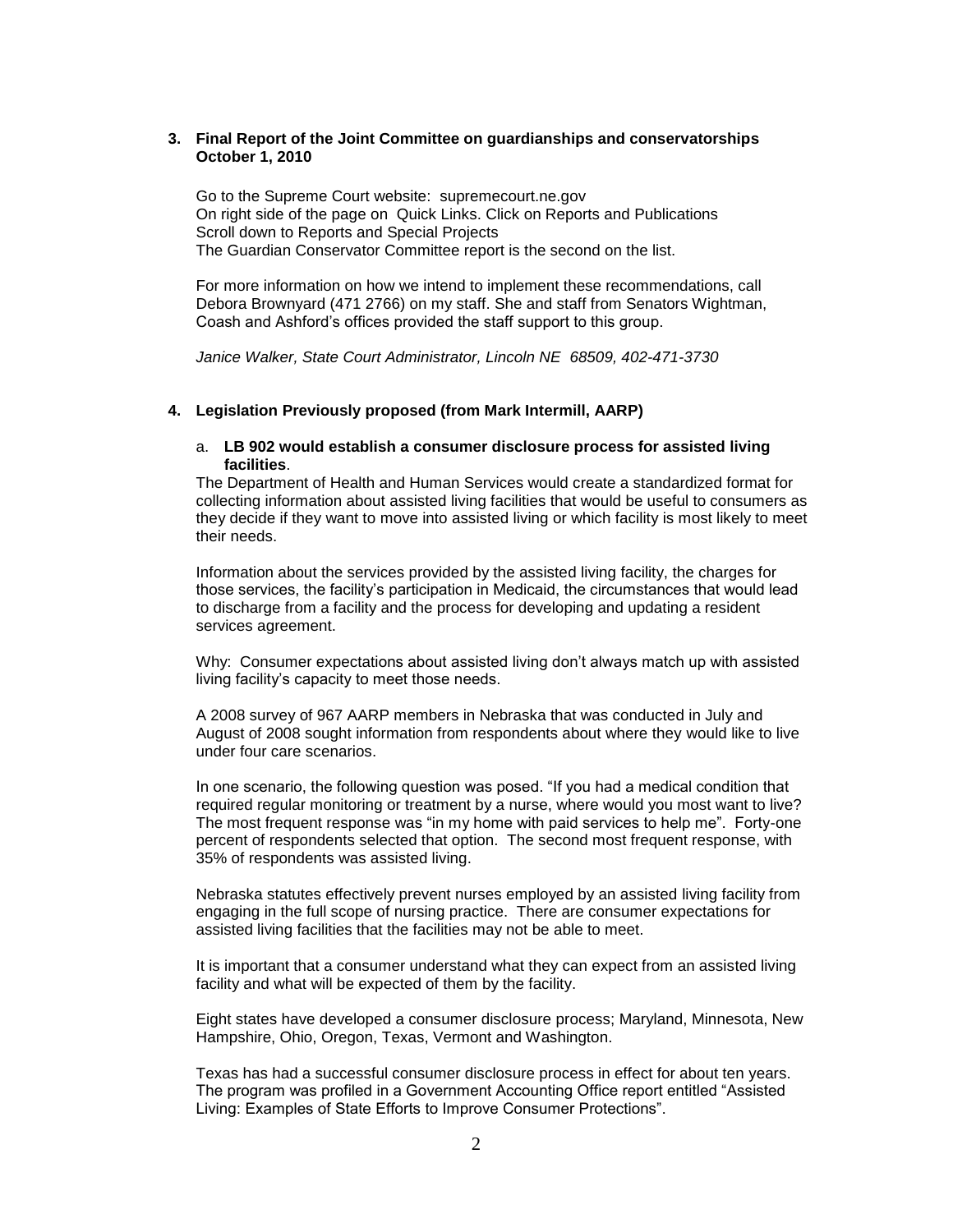### <http://www.gao.gov/new.items/d04684.pdf>

The section of the report describing the Texas disclosure statement concludes that "the Texas disclosure form addresses several challenges that consumers of assisted living can face. The categories of information provided on the form help to describe for consumers, who often know little about the industry and may need to make a decision quickly, what facilities can and cannot do for their residents. They also highlight important issues, such as the facility's discharge criteria, that prospective residents and their families should pay attention to in making their selection. In addition, having comparable information in a concise format for multiple facilities should make it easier to identify key differences among the facilities under consideration."

In the concluding observations of the GAO report, it was noted that two of the state programs profiled had been discontinued due to funding reductions. But the report states that the Texas disclosure program along with programs in Florida and Georgia "have benefited from the important advantage that none of these programs required substantial resources to initiate and maintain."

**b. LB 903 would require the Department of Health and Human Services to develop criteria to evaluate the adequacy of disclosed practices of Alzheimer's special care units** to determine if those practices are adequate to warrant designation as an Alzheimer's special care unit.

Why: The purpose of LB 903 is to try to answer a simple question - "what makes a special care unit special?"

There are 284 assisted living facilities in Nebraska. Forty-five of those facilities are listed as "Alzheimer's Units" in the State of Nebraska's Roster of Assisted-Living Facilities. Those 45 facilities are concentrated in 13 counties. Thirty-two of the 45 Alzheimer's Units are located in Douglas, Sarpy or Lancaster Counties. Only two facilities are located in a county in which there are fewer than four assisted living facilities.

AARP's concern is that by making a designation that a facility is an Alzheimer's special care unit, for example by listing that information in the roster of assisted living facilities, the state is giving its imprimatur that the facility has programs and physical facilities in place that allow it to provide effective services to persons who have a dementia. The only indication that I can find in state documents that a given facility is an Alzheimer's special care unit is the roster that is accessible on the Department of Health and Human Services website. A consumer who may have come across that document would be led to believe that the facility has met standards that indicate that it is capable of delivering adequate care for a person who has Alzheimer's disease dementia.

#### **c. LB 904 would amend the statues that govern the operation of assisted living facilities in Nebraska.**

The intent of the changes is to allow assisted living facilities to provide a service program and physical environment that minimizes the need for residents to move within or from the facility to accommodate their changing needs and preferences.

Specifically, LB 904 would establish a separate category of assisted living certification, called enhanced assisted living.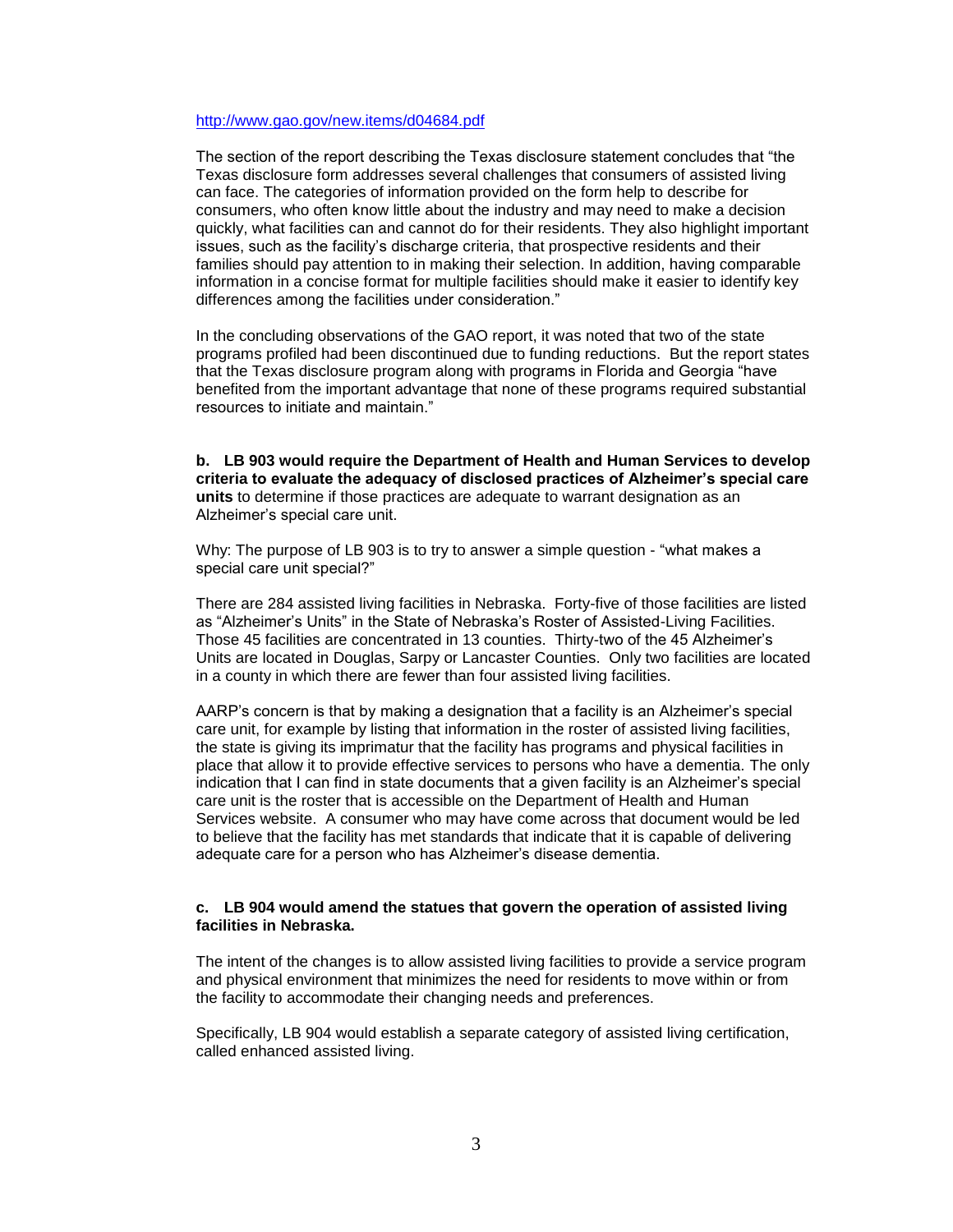An assisted living facility operator could opt to seek an enhanced assisted living certificate to be able to serve those residents whose conditions may change and require additional support and services.

The Department of Health and Human Services would be responsible for developing requirements and standards for enhanced assisted living certificates

LB 904 would also require the Department of Health and Human Services to promulgate regulations which would

- 1) require at least one direct care staff to be on the premises and awake at all times;
- 2) provide for an annual survey of assisted living facilities
- 3) establish training requirements for cardiopulmonary resuscitation and first aid; and
- 4) require the development of a disaster-response plan for all assisted living facilities and training of staff in the implementation of the plan.

Why: Surveys conducted by AARP of its members in Nebraska have shown that if they have to move into a residential long-term care setting, Nebraskans prefer assisted living services.

An AARP survey of 967 Nebraskans over the age of 50 that was conducted in July and August of 2008 posed the following question. If you were living in an assisted living facility in Nebraska and the amount of assistance you needed increased, how important would it be for you to stay in the same facility and get all the care you needed instead of moving to a nursing home?

| <b>Extremely important</b> | 40%     |
|----------------------------|---------|
| Very important 47%         |         |
| Somewhat important         | 9%      |
| Not very important         | 1%      |
| Not at all important       | $< 5\%$ |
| No answer                  | 2%      |
|                            |         |

Assisted living affords a level of privacy and a degree of independent living that is not available in a nursing facility. Nebraska assisted living facility residents often find that they are asked to leave an assisted living facility before they think that they should have to – that the facility believes that their care needs are too great for the facility to provide.

The primary goal of LB 904 is to provide an opportunity for assisted living facilities to seek certification from the Department of Health and Human Services that will allow them to provide the services that they need to provide to retain and serve a resident whose need for care has increased. This would enhance the likelihood that the resident would be able to continue to live in an assisted living facility – which is where they want to continue to live.

The challenge that we face in resolving this issue is to strike a balance between safety and autonomy of assisted living facility residents. We want to make sure that assisted living residents are safe and are having their health and daily care needs met. But we also must recognize that these residents are independent individuals who have had a lifetime of connected independence. We need to make sure that they have an optimal degree of opportunity to pursue the type of life they want to pursue.

Other states have developed rules that have allowed assisted living facilities to continue to serve persons whose care needs are increasing.

We have drawn on the work of those states in developing this bill.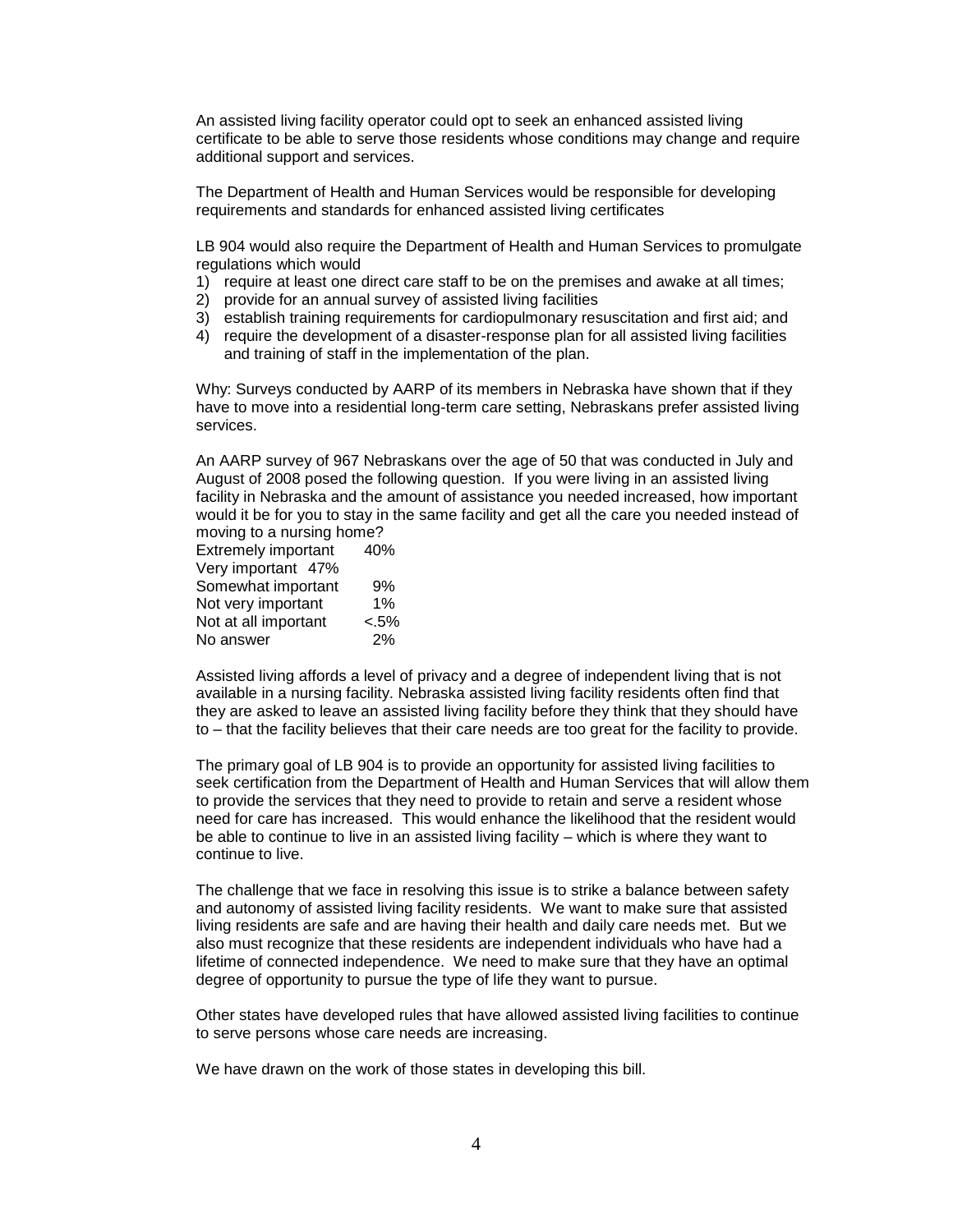Nebraska does provide Medicaid reimbursement for assisted living facility services.201 of the 284 licensed assisted living facilities in the state participate in the Medicaid program.

In order to qualify for Medicaid reimbursement, an assisted living resident must need nursing home level of care need. In other words, that person must have care needs that are appropriate for admission and Medicaid payment to a nursing facility. So we know that more than 70% of assisted living facilities have signed on to provide care for people who need nursing facility care. They have indicated that they are capable of meeting the needs of those individuals. This is a substantial change in state policy related to residential long-term care. But there is a compelling reason to take the issue on.

There will be a much larger number of older Nebraskans in 20 and 30 years than there are now. The state's population of persons over the age of 80 will double between now and 2040.

If we don't take begin to control of long-term care policy it, long-term care costs will take control of us, and future Legislatures will have a much more difficult fiscal challenge than we are facing today.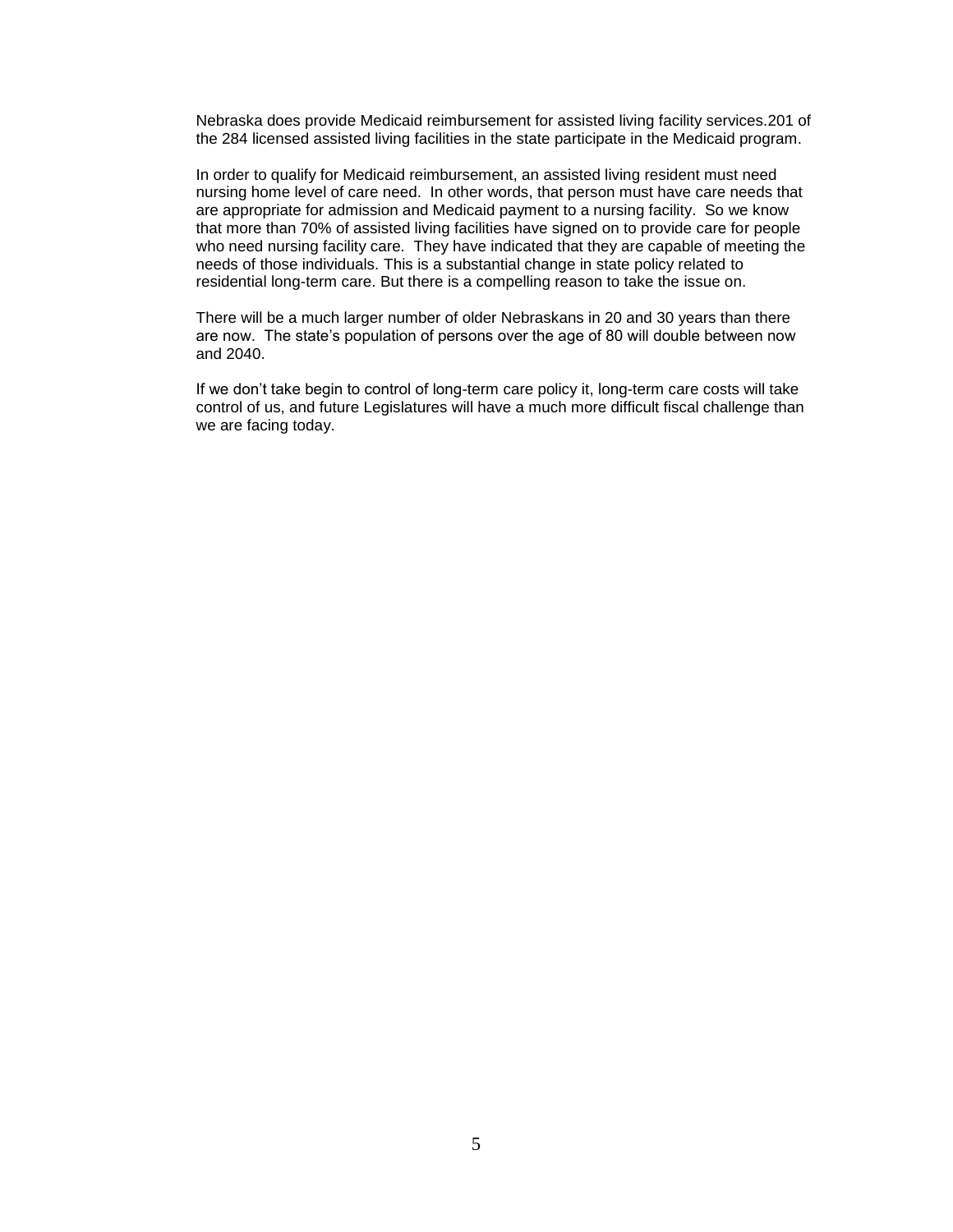### **UNIFORM ADULT GUARDIANSHIP AND PROTECTIVE PROCEEDINGS JURISDICTION ACT (2007) David English Reporter for Act Current to 10/5/2007**

The Uniform Guardianship and Protective Proceedings Act (UGPPA), which was last revised in 1997, is a comprehensive act addressing all aspects of guardianships and protective proceedings for both minors and adults. The Uniform Adult Guardianship and Protective Proceedings Jurisdiction Act (UAGPPJA) has a much narrower scope, dealing only with jurisdiction and related issues. The new UAGPPJA addresses many problems relating to multiple jurisdiction, transfer, and out of state recognition. It has been endorsed by the National Guardianship Foundation and the National College of Probate Judges. Endorsement by the American Bar Association is expected at the 2008 Mid-Year Meeting

Due to increasing population mobility, cases involving simultaneous and conflicting jurisdiction over guardianship are increasing. Even when all parties agree, steps such as transferring a guardianship to another state can require that the parties start over from scratch in the second state. Obtaining recognition of a guardian's authority in another state in order to sell property or to arrange for a residential placement is often impossible. The UAGPPJA will, when enacted, help effectively to address these problems.

## **The Problem of Multiple Jurisdiction**

Because the US has 50 plus guardianship systems, problems of determining jurisdiction are frequent. Questions of which state has jurisdiction to appoint a guardian or conservator can arise between an American state and another country. But more frequently problems arise because the individual has contacts with more than one American state.

In nearly all American states, a guardian may be appointed by a court in a state in which the individual is domiciled or is physically present. In nearly all American states, a conservator may be appointed by a court in a state in which the individual is domiciled or has property. Contested cases in which courts in more than one state have jurisdiction are becoming more common. Sometimes these cases arise because the adult is physically located in a state other than the adult's domicile. Sometimes the case arises because of uncertainty as to the adult's domicile, particularly if the adult owns a vacation home in another state. There is a need for an effective mechanism for resolving multi-jurisdictional disputes.

#### **The Problem of Transfer**

Oftentimes, problems arise even absent a dispute. Even if everyone is agreed that a guardianship or conservatorship should be moved to another state, few states have streamlined procedures for transferring a proceeding to another state or for accepting such a transfer. In most states, all of the procedures for an original appointment must be repeated, a time consuming and expensive prospect.

## **The Problem of Out-of-State Recognition**

The Full Faith and Credit Clause of the US Constitution requires that court orders in one state be honored in another state. But there are exceptions to the full faith and credit doctrine, of which guardianship and protective proceedings law is one. Sometimes, guardianship or protective proceedings must be initiated in a second state because of the refusal of financial institutions, care facilities, and the courts to recognize a guardianship or protective order issued in another state.

## **The Proposed Uniform Law and the Child Custody Analogy**

Similar problems of jurisdiction existed for many years in the US in connection with child custody determinations. If one parent lived in one state and the other parent lived in another state, frequently courts in more that one state had jurisdiction to enter custody orders. But the Uniform Law Conference has approved two uniform acts that have effectively minimized the problem of multiple court jurisdiction in child custody matters; the Uniform Child Custody Jurisdiction Act (UCCJA), approved in 1968, succeeded by the Uniform Child Custody Jurisdiction and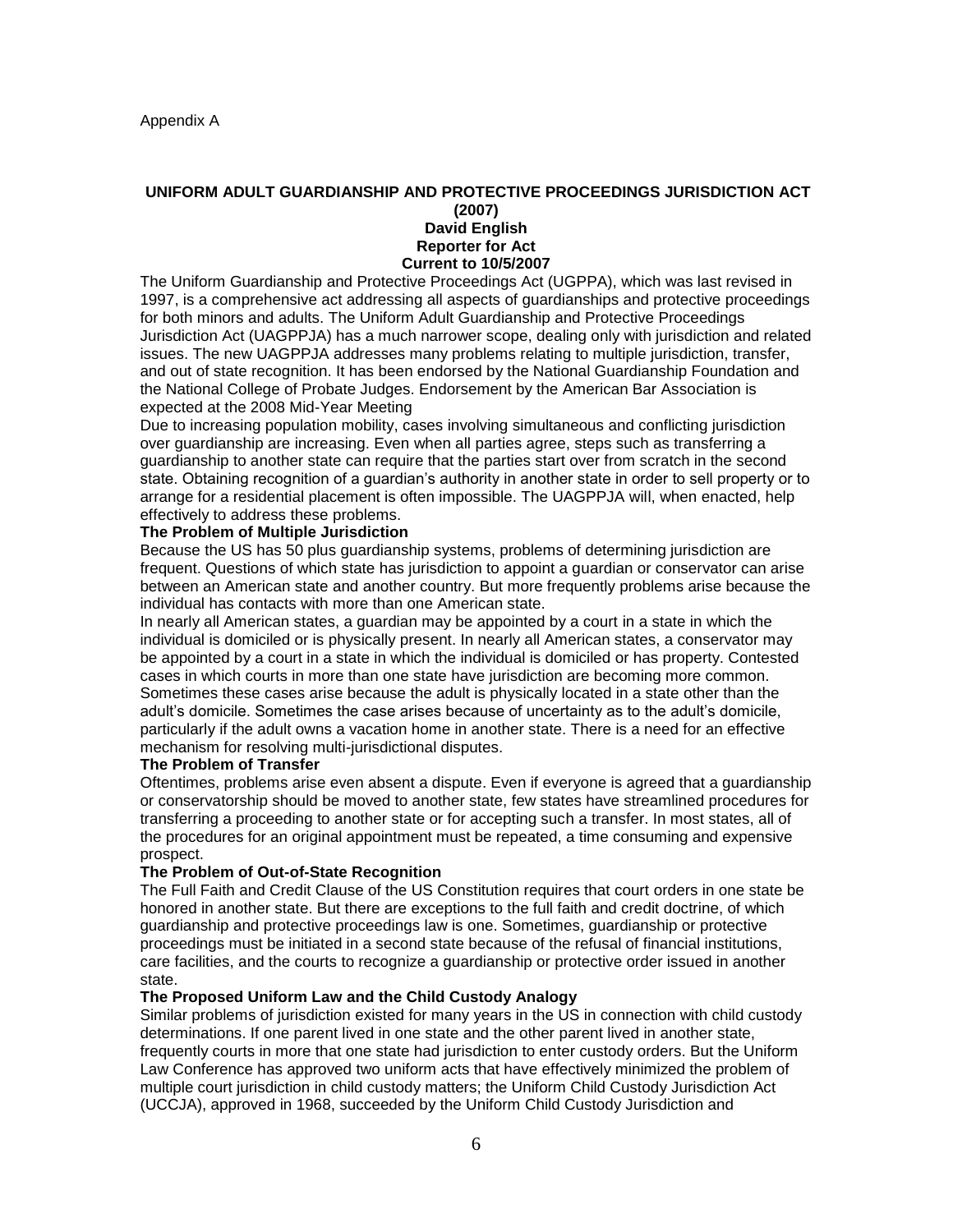Enforcement Act (UCCJEA), approved in 1997. The drafters of the UAGPPJA have elected to model Article 2 and portions of Article 1 of their Act after these child custody analogues. However, the UAGPPJA applies only to adult proceedings. The UAGPPJA is limited to adults in part because most jurisdictional issues involving guardianships for minors are subsumed by the UCCJEA.

## **The Objectives and Key Concepts of the Proposed UAGPPJA**

The UAGPPJA is organized into five articles. Article 1 contains definitions and provisions designed to facilitate cooperation between courts in different states. Article 2 is the heart of the Act, specifying which court has jurisdiction to appoint a guardian or conservator. Its overall objective is to locate jurisdiction in one and only one state except in cases of emergency or in situations where the individual owns property located in multiple states. Article 3 specifies a procedure for transferring a guardianship or conservatorship proceedings from one state to another. Article 4 deals with enforcement of guardianship and protective orders in other states. Article 5 contains boilerplate provisions common to all uniform acts.

## **Key Definitions and Terminoilogy (Section 102)**

To determine which court has primary jurisdiction under the UAGPPJA, the key factors are to determine the individual's "home state" and "significant-connection state." A "home state" is the state in which the individual was physically present for at least six consecutive months immediately before the commencement of the guardianship or protective proceeding (Section 102(6)). A "significant-connection state," which is a potentially broader concept, means the state in which the individual has a significant connection other than mere physical presence, and where substantial evidence concerning the individual is available (Section 102(15)). Factors that may be considered in deciding whether a particular respondent has a significant connection include:

- the location of the respondent's family and others required to be notified of the guardianship or protective proceeding;
- the length of time the respondent was at any time physically present in the state and the duration of any absences;
- the location of the respondent's property; and
- the extent to which the respondent has other ties to the state such as voting registration, filing of state or local tax returns, vehicle registration, driver's license, social relationships, and receipt of services.

States differ on terminology for the person appointed by the court to handle the personal and financial affairs of a minor or incapacitated adult. Under the UGPPA and in a majority of American states, a "guardian" is appointed to make decisions regarding the person of an "incapacitated person." A "conservator" is appointed in a "protective proceeding" to manage the property of a "protected person." But in many states, only a "guardian" is appointed, either a guardian of the person or guardian of the estate, and in a few states, the terms guardian and conservator are used but with different meanings. The UAGPPJA adopts the terminology as used in the UGPPA. States employing different terms or the same terms but with different meanings may amend the Act to conform to local usage.

## **Jurisdiction (Article 2)**

Section 203 is the principal provision governing jurisdiction, creating a three-level priority; the home state, followed by a significant-connection state, followed by other jurisdictions:

- *Home State*: The home state has primary jurisdiction to appoint a guardian or conservator or enter another protective order, a priority that continues for up to six months following a move to another state.
- *Significant-connection State*: A significant-connection state has jurisdiction if: individual has not had a home state within the past six month or the home states is declined jurisdiction. To facilitate appointments in the average case where jurisdiction is not in dispute, a significant-connection state also has jurisdiction if no proceeding has been commenced in the respondent's home state or another significant-connection state, no objection to the court's jurisdiction has been filed, and the court concludes that it is a more appropriate forum than the court in another state.
- *Another State*: A court in another state has jurisdiction if the home state and all significant connection states have declined jurisdiction or the individual does not have a home state or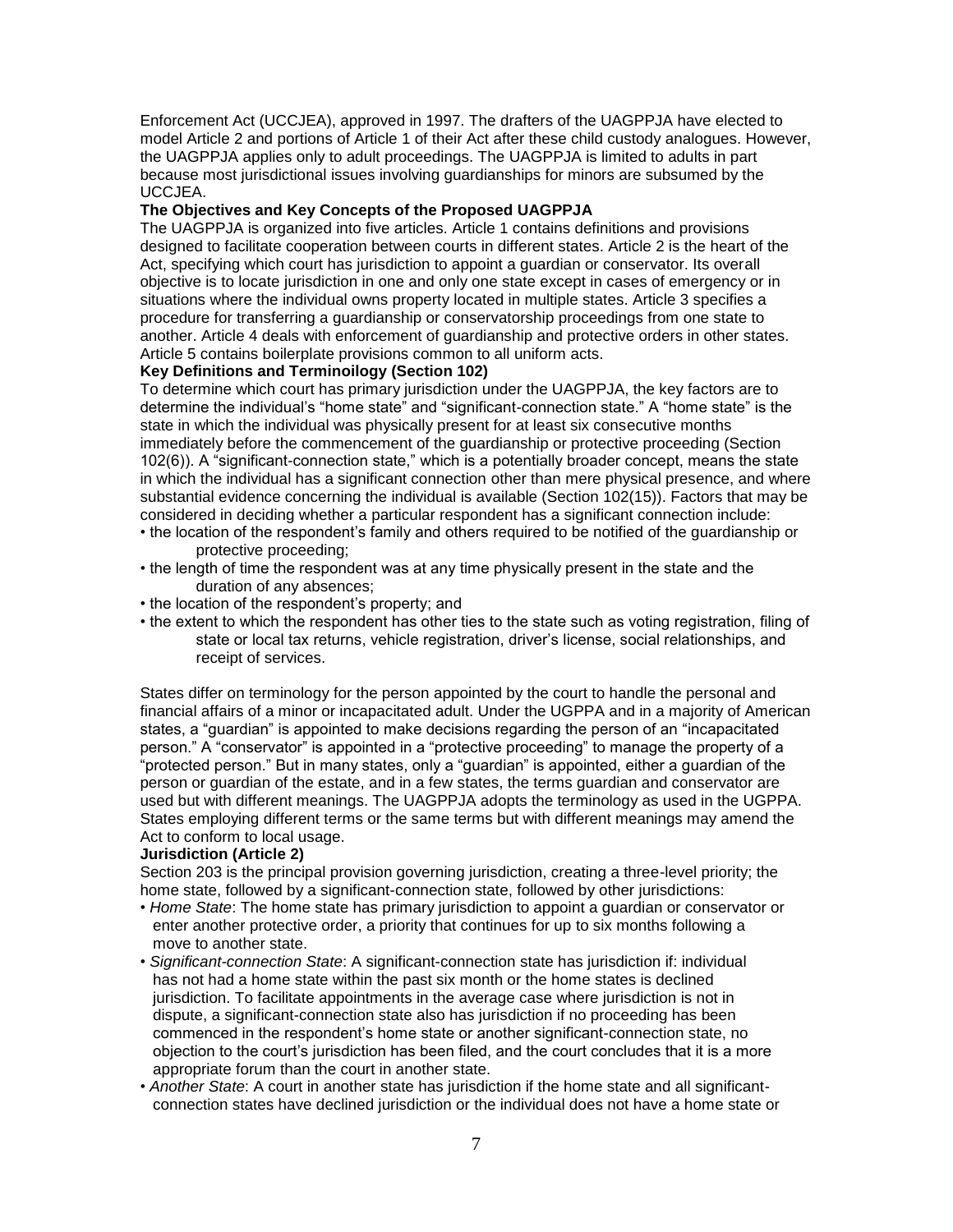significant-connection state.

Section 204 addresses special cases. Regardless of whether it has jurisdiction under the general principles stated in Section 203, a court in the state where the individual is currently physically present has jurisdiction to appoint a guardian in an emergency, and a court in a state where an individual's real or tangible personal property is located has jurisdiction to appoint a conservator or issue another protective order with respect to that property. In addition, a court not otherwise having jurisdiction under Section 203 has jurisdiction to consider a petition to accept the transfer of an already existing guardianship or conservatorship from another state.

The remainder of Article 2 elaborates on these core concepts. Section 205 provides that once a court has jurisdiction, this jurisdiction continues until the proceeding is terminated or transferred. Section 206 authorizes a court to decline jurisdiction if it determines that the court of another state is a more appropriate forum, and specifies the factors to be taken into account in making this determination. Section 207 authorizes a court to decline jurisdiction or fashion another appropriate remedy if jurisdiction was acquired because of unjustifiable conduct. Section 208 prescribes special notice requirements if a proceeding is brought in a state other than the respondent's home state. Section 209 specifies a procedure for resolving jurisdictional issues if petitions are pending in more than one state. The UAGPPJA also includes provisions regarding communication between courts in different states and taking testimony in another state (Sections 104-106).

### **Transfer to Another State (Article 3)**

Article 3 specifies a procedure for transferring a guardianship or conservatorship to another state. To make the transfer, court orders are necessary both from the court transferring the case and from the court accepting the case. Generally, to transfer the case, the transferring court must find that the individual will move permanently to another state, that adequate arrangements have been made for the individual or the individual's property in the other state, and that the court is satisfied the case will be accepted by the court in the new state. To assure continuity, the court in the original state cannot dismiss the local proceeding until the order from the other state accepting the case is filed with the original court. To expedite the transfer process, the court in the accepting state must give deference to the transferring court's finding of incapacity and selection of the guardian or conservator. Much of Article 3 is based on the pioneering work of the National Probate Court Standards, a 1993 joint project of the National College of Probate Judges and the National Center for State Courts.

### **Out of State Enforcement (Article 4)**

To facilitate enforcement of guardianship and protective orders in other states, Article 4 authorizes a guardian or conservator to register these orders in other states. Upon registration, the guardian or conservator may exercise all powers authorized in the order except as prohibited by the laws of the registration state. The Act also addresses enforcement of international orders. To the extent the foreign order violates fundamental principles of human rights, Section 104 permits a court of an American state that has enacted the Act to recognize an order entered in another country to the same extent as if it were an order entered in another US state.

\* \* \* \* \* \* \*

# **Why Should States Adopt… UNIFORM ADULT GUARDIANSHIP AND PROTECTIVE PROCEEDINGS JURISDICTION ACT (2007)**

The Uniform Adult Guardianship and Protective Proceedings Jurisdiction Act (UAGPPJA) received its final approval at the National Conference of Commissioners for Uniform State Laws' (NCCUSL) 2007 annual meeting. UAGAPPJA deals primarily with jurisdictional, transfer and enforcement issues relating to adult guardianships and protective proceedings. There are a number of reasons why every state should adopt the Uniform Adult Guardianship and Protective Proceedings Jurisdiction Act.

*Solving the Problem of Multiple Jurisdiction*. The UAGAPPJA creates a process for determining which state will have jurisdiction to appoint a guardian or conservator if there is a